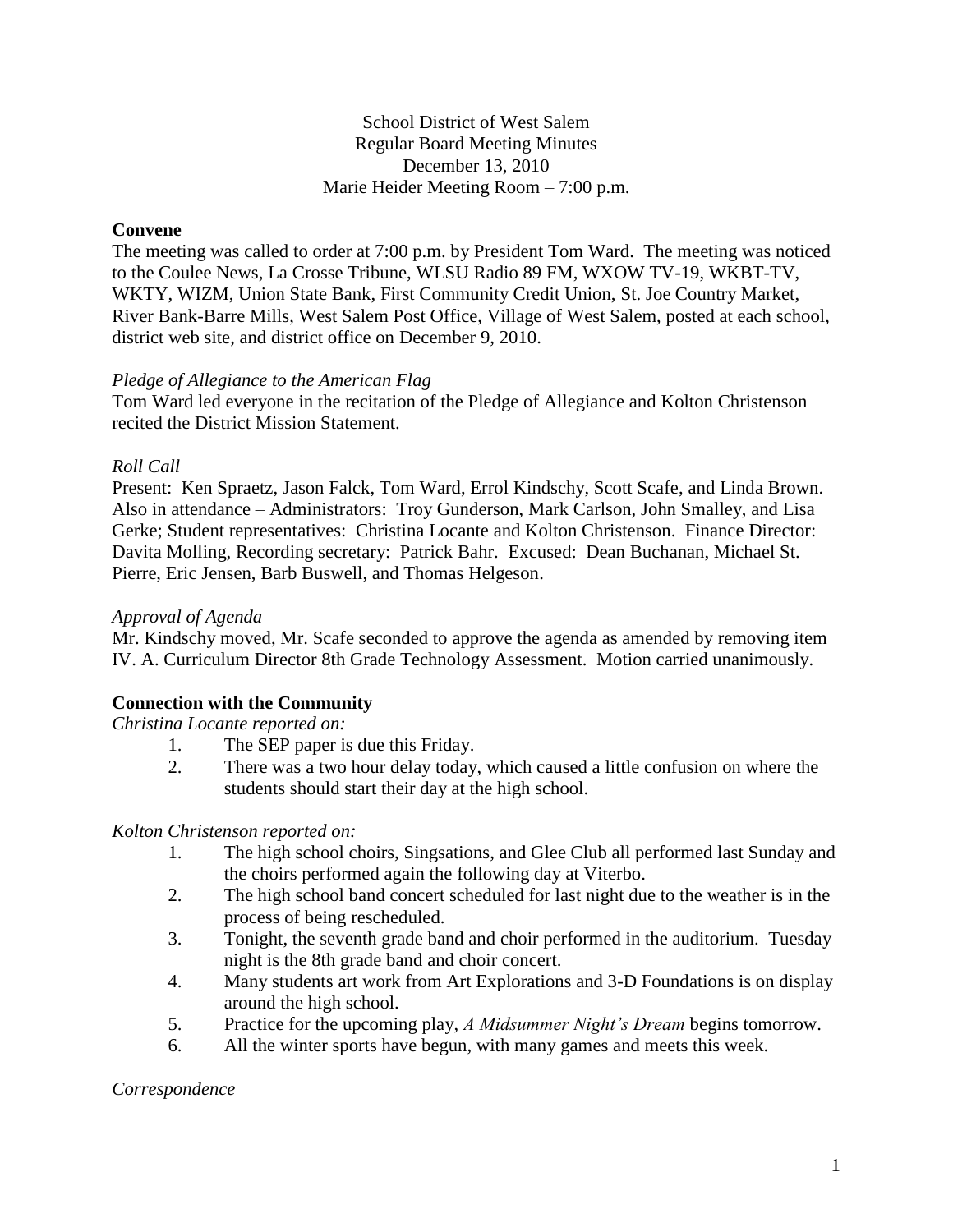A thank you note from the family of Jean Johnson was read. Jean was a paraprofessional in the '70's and '80's.

*Public comments on non-agenda items –* None.

### *Written and Oral Reports*

CESA #4 – Mr. Kindschy reported that the group met and had their annual Christmas Party. Instead of exchanging gifts, they collected money to give to a school. The group also approved some grants.

Policy Committee – Mr. Ward reported that the committee has met twice since the last board meeting to go through the 100's. A few policies are on the agenda for tonight and a few will come before the board at the next meeting.

Administrator reports were reviewed. Superintendent Gunderson presented information on understanding property taxes. He has been working with individuals from the County and Director of Finance for Onalaska School District Larry Dalton to help explain the calculation of property taxes. Superintendent Gunderson also reported that an insurance consultant was in to meet with staff to educate them on insurance to help find a solution.

## **Consent Agenda**

Mr. Spraetz moved, Mrs. Brown seconded to approve the regular board meeting minutes of November 22, 2010, as amended, and the invoices to be paid. Motion carried unanimously.

#### **Discussion/Action Items:**

Mr. Ward asked the other Board members to complete and mail the superintendent evaluation to him by January 1, 2011. The evaluation will be compiled and then reviewed in closed session on January 10, 2011.

Mr. Kindschy moved, Mr. Spraetz seconded to accept 2010-2011 middle and high school cocurricular recommendations and approve contracts.

- 1. middle school: drama director, Amy Hanson; tech supervisor, Amy Hanson; and stage manager, Elle Nimm.
- 2. high school: head girls' softball, Brian Babiash; JV girls' softball, Julie Kamla; head baseball, Charles Ihle; JV baseball, Jamie Ihle; head girls' soccer, Marc Anderson; head boys' track & field, Corey Peterson; head girls' track & field, LeRoy Krall; assistant track & field, Bret Miller; assistant track & field, Chris Carley; assistant track & field, Stacy Mitchell, and volunteer gymnastics assistant coach, Kelly Schams.

Motion carried unanimously.

Mrs. Brown moved, Mr. Scafe seconded to accept the following donations: from the West Salem High School Sunshine Club in Memory of Jean Johnson for the special education program; from the West Salem High School Sunshine Club in memory of Elmer Beste for the OEC; from the Chaseburg Rod and Gun Club books for the elementary LMC; and from Bob Arceo books for the elementary LMC. Motion carried unanimously.